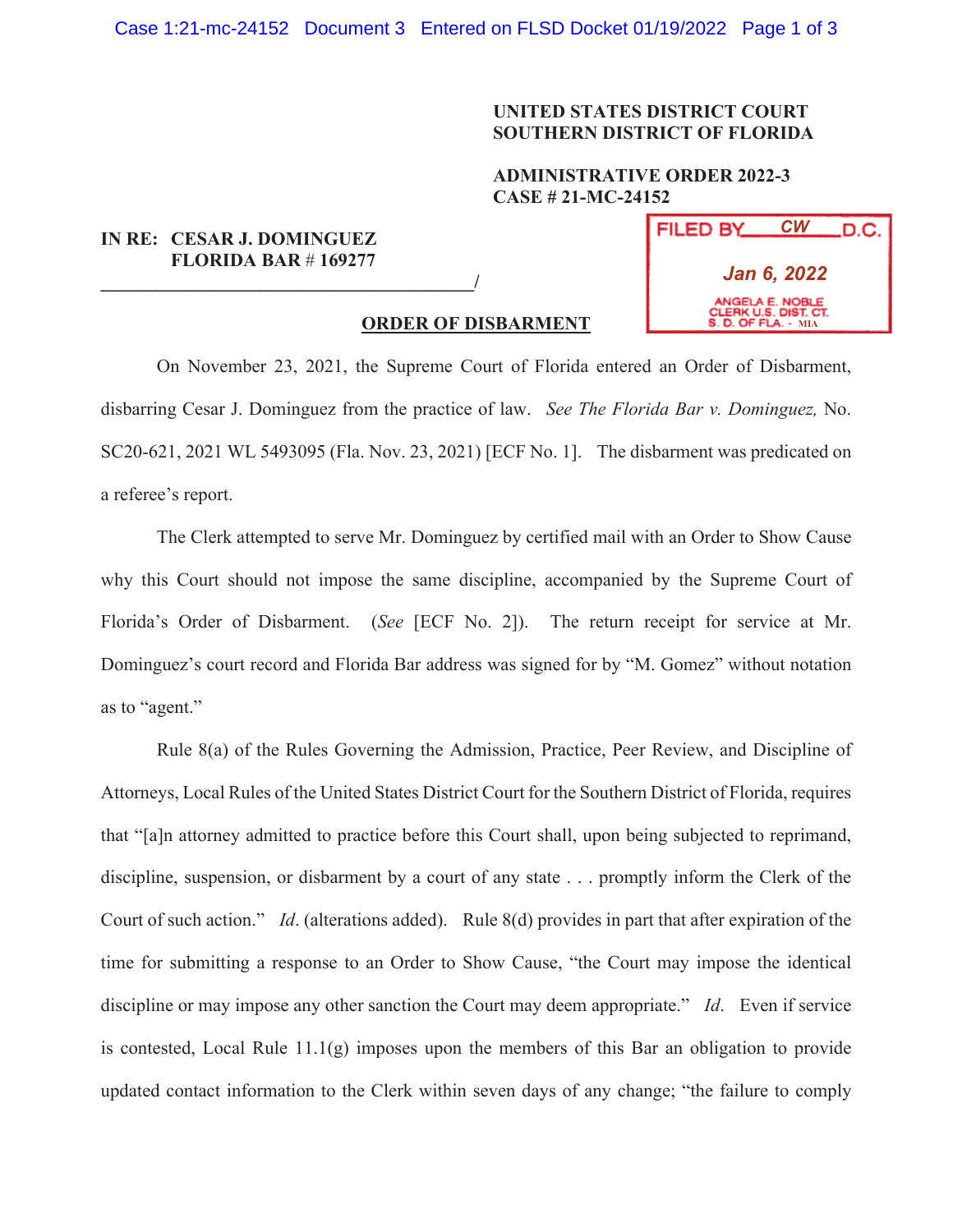## Case 1:21-mc-24152 Document 3 Entered on FLSD Docket 01/19/2022 Page 2 of 3

shall not constitute grounds for relief from deadlines imposed by Rule or by the Court." *Id*. This obligation to maintain current contact information is reiterated in the Court's CM/ECF Administrative Procedures Manual, section 3D, compliance which is mandated by Local Rule 5.1.

Given this background, pursuant to Rules  $8(a)$  and (d), Local Rule 11.1(g) and the Court's inherent power to regulate membership in its bar for the protection of the public interest, *see Chambers v. NASCO, Inc.*, 501 U.S. 32, 43 (1991) ("[A] federal court has the power to control admission to its bar and to discipline attorneys who appear before it." (alteration added)),

**IT IS ORDERED** that Mr. Dominguez is disbarred from practice in this Court, effective immediately. Mr. Dominguez may not resume the practice of law before this Court until reinstated by order of this Court. *See* Rule 12(a). The Clerk of Court shall strike this attorney from the roll of attorneys eligible to practice in the United States District Court for the Southern District of Florida and shall also immediately revoke the attorney's CM/ECF password.

**IT IS FURTHER ORDERED** that the Clerk of Court shall attempt to serve by certified mail a copy of this Order of Disbarment upon Mr. Dominguez at his court record and Florida Bar address. Mr. Dominguez shall forthwith advise the Clerk of Court of all pending cases before the Court in which he is counsel or co-counsel of record.

**DONE AND ORDERED** at Miami, Florida, this 6th day of January, 2022.

Cecilia M. altnaga

 **CECILIA M. ALTONAGA CHIEF UNITED STATES DISTRICT JUDGE** 

Copies furnished as follows: See attached